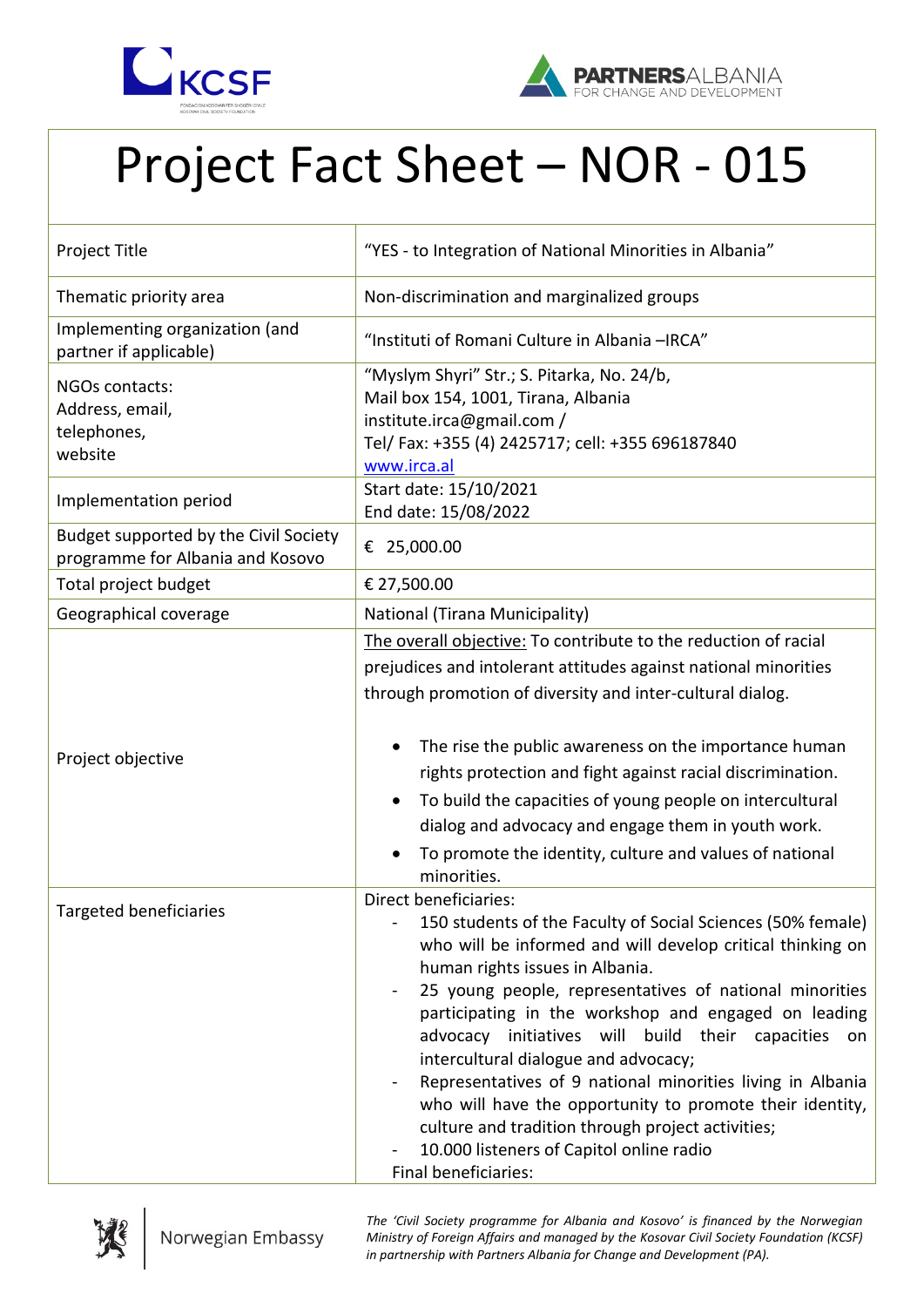



|                 | National minority members whose situation relating to<br>human rights and fundamental freedoms will be improved.<br>General public who will improve the information level<br>regarding the national minorities living in Albania                                                                                                                                                                                                                                                                                                                                                                                                                                                                                                                                                                                                                                                                                                                                                                                                                                                                                                                                                                                                                                                                                                                                                                                                                                                                                                                                                                                                                                                                                                                                                                                                                                                                                                                                                                                                                                                                                                                                                                                                                                                                                                                                                                                                                                                                 |
|-----------------|--------------------------------------------------------------------------------------------------------------------------------------------------------------------------------------------------------------------------------------------------------------------------------------------------------------------------------------------------------------------------------------------------------------------------------------------------------------------------------------------------------------------------------------------------------------------------------------------------------------------------------------------------------------------------------------------------------------------------------------------------------------------------------------------------------------------------------------------------------------------------------------------------------------------------------------------------------------------------------------------------------------------------------------------------------------------------------------------------------------------------------------------------------------------------------------------------------------------------------------------------------------------------------------------------------------------------------------------------------------------------------------------------------------------------------------------------------------------------------------------------------------------------------------------------------------------------------------------------------------------------------------------------------------------------------------------------------------------------------------------------------------------------------------------------------------------------------------------------------------------------------------------------------------------------------------------------------------------------------------------------------------------------------------------------------------------------------------------------------------------------------------------------------------------------------------------------------------------------------------------------------------------------------------------------------------------------------------------------------------------------------------------------------------------------------------------------------------------------------------------------|
| Main activities | Conduct three seminars on the topic "Racial hate speech a<br>$\bullet$<br>threat for human rights and fundamental freedoms" with<br>the participation of students of the Faculty of Social<br>Sciences (3 seminars in total with the participation of close<br>to 150 students from the Faculty of Social Sciences will be<br>organized in cooperation with the State University of<br>Tirana, European University of Tirana and University<br>"Marin Barleti" during the implementation of the project).<br>Four podcasts on human rights protection topics (A total<br>of 4 podcasts will be prepared and broadcast through the<br>online radio "Capitol" which has about 10,000 followers)<br>Conduct one 2-day Workshop on "Inter-cultural Dialogue<br>in Albania, Challenges and Opportunities", with the<br>participation of youth and activists, representative of<br>national minorities in Albania (The 2-day workshop on<br>"Intercultural Dialogue in Albania, Challenges and<br>Opportunities" will bring together 25 young people,<br>activists, representatives of national minorities in Albania).<br>Support two advocacy initiatives of young people on<br>human rights protection (The project will support the<br>realization of two advocacy initiatives designed by young<br>people, representative of national minorities on the issue<br>of high interest of the implementation of human rights.<br>The action will cover the cost of materials, experts and<br>activities relating to the conduct of advocacy initiatives.<br>The main focus will be given to the advocacy on the<br>preparation of the last four remaining by-laws of the<br>minority law approved in the year 2017).<br>Organize Public Event "Cultural mosaic of national<br>$\bullet$<br>minorities in Albania" (In the frame of the International<br>Day for the Elimination of Racial Discrimination, one Public<br>Event will be organized in a public space in Tirana on 21st<br>of March. For the realization of this activity IRCA will<br>cooperate with the State Committee of Minorities and the<br>Municipality of Tirana. The program will contain artistic,<br>promotional activities, music, discussions and special<br>guests, personalities of national minorities who will share<br>their personal stories. Promotional materials, posters,<br>banners, T-shirts, hats with the logo and the message of<br>the activity will be used to increase the visibility of the<br>activity). |



*The 'Civil Society programme for Albania and Kosovo' is financed by the Norwegian Ministry of Foreign Affairs and managed by the Kosovar Civil Society Foundation (KCSF) in partnership with Partners Albania for Change and Development (PA).*